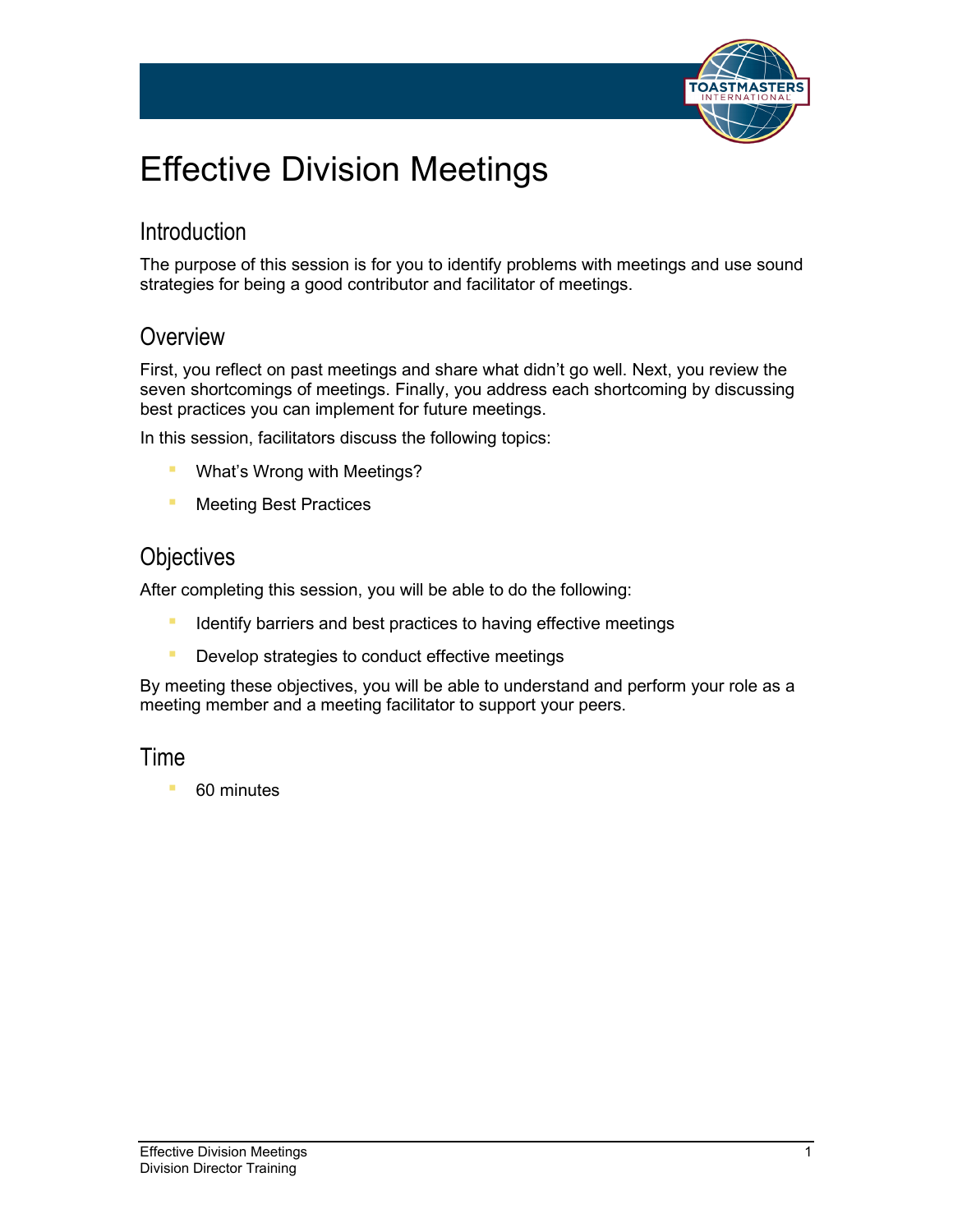## What's Wrong with Meetings? (10 minutes)

Reflect on past meetings you attended as a Division Director. As a team brainstorm and list ways in which meetings are ineffective. Consider what makes meetings ineffective both as a contributor and facilitator as well as the impact this has on the overall meeting. Be prepared to share at least one idea with the whole group.

| List some ways meetings are ineffective | How much impact does this<br>have overall (low, medium,<br>or high) |
|-----------------------------------------|---------------------------------------------------------------------|
|                                         |                                                                     |
|                                         |                                                                     |
|                                         |                                                                     |
|                                         |                                                                     |
|                                         |                                                                     |
|                                         |                                                                     |
|                                         |                                                                     |
|                                         |                                                                     |
|                                         |                                                                     |
|                                         |                                                                     |
|                                         |                                                                     |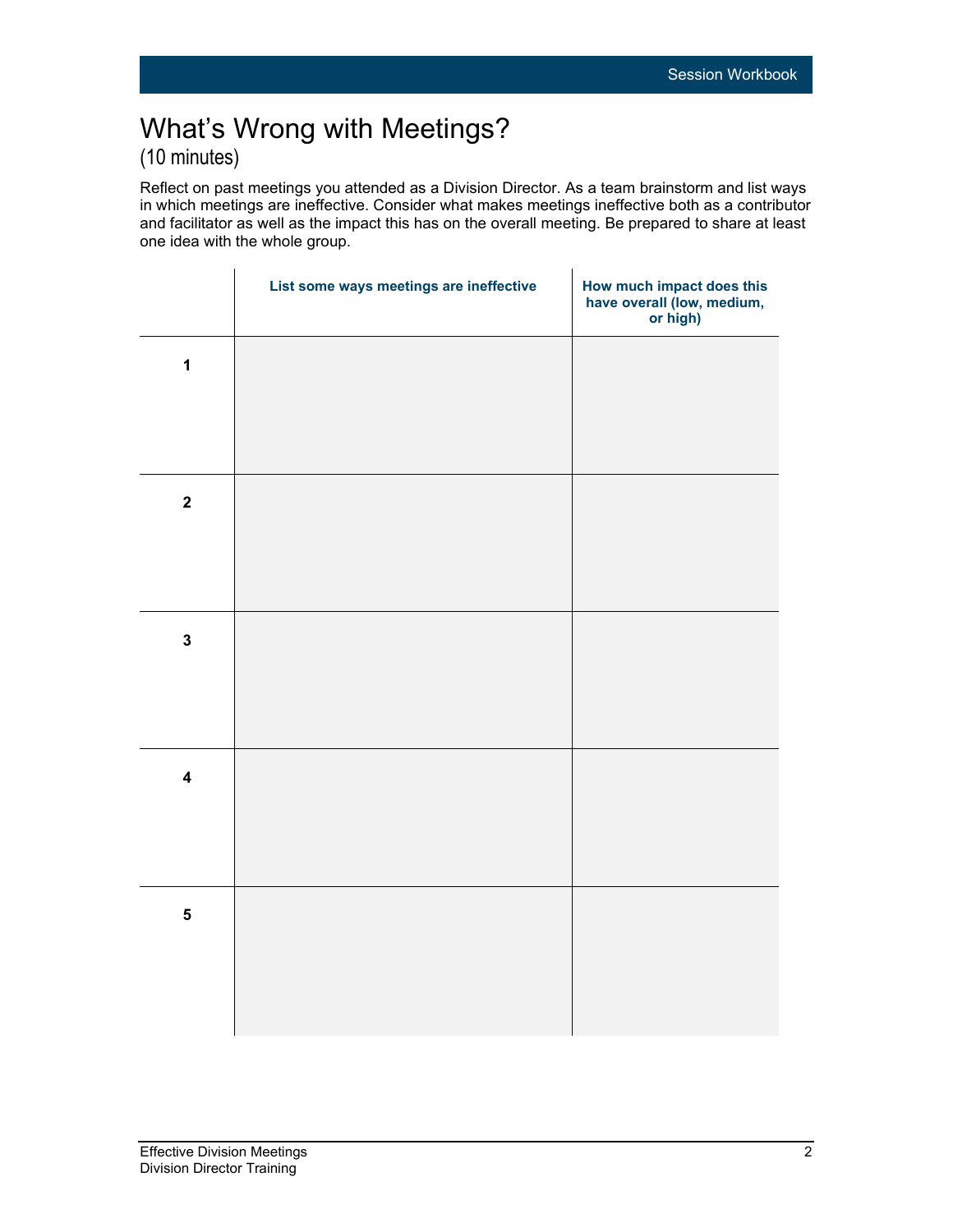## Meeting Best Practices (15 minutes)

Thinking about your assigned shortcoming, first brainstorm with your team best practices to address your shortcoming both from the viewpoint of a contributor and a facilitator. Consider the priority level of each best practice. Be prepared to share at least one idea with the whole group. Then discuss and answer Questions to Consider on page 4.

#### What is your assigned shortcoming?

|                         | List best practices for addressing your<br>assigned shortcoming: | Rank level of impact (low,<br>medium, or high) |
|-------------------------|------------------------------------------------------------------|------------------------------------------------|
| $\mathbf 1$             |                                                                  |                                                |
|                         |                                                                  |                                                |
| $\mathbf{2}$            |                                                                  |                                                |
|                         |                                                                  |                                                |
| $\mathbf 3$             |                                                                  |                                                |
|                         |                                                                  |                                                |
| $\overline{\mathbf{4}}$ |                                                                  |                                                |
|                         |                                                                  |                                                |
| $\overline{\mathbf{5}}$ |                                                                  |                                                |
|                         |                                                                  |                                                |
|                         |                                                                  |                                                |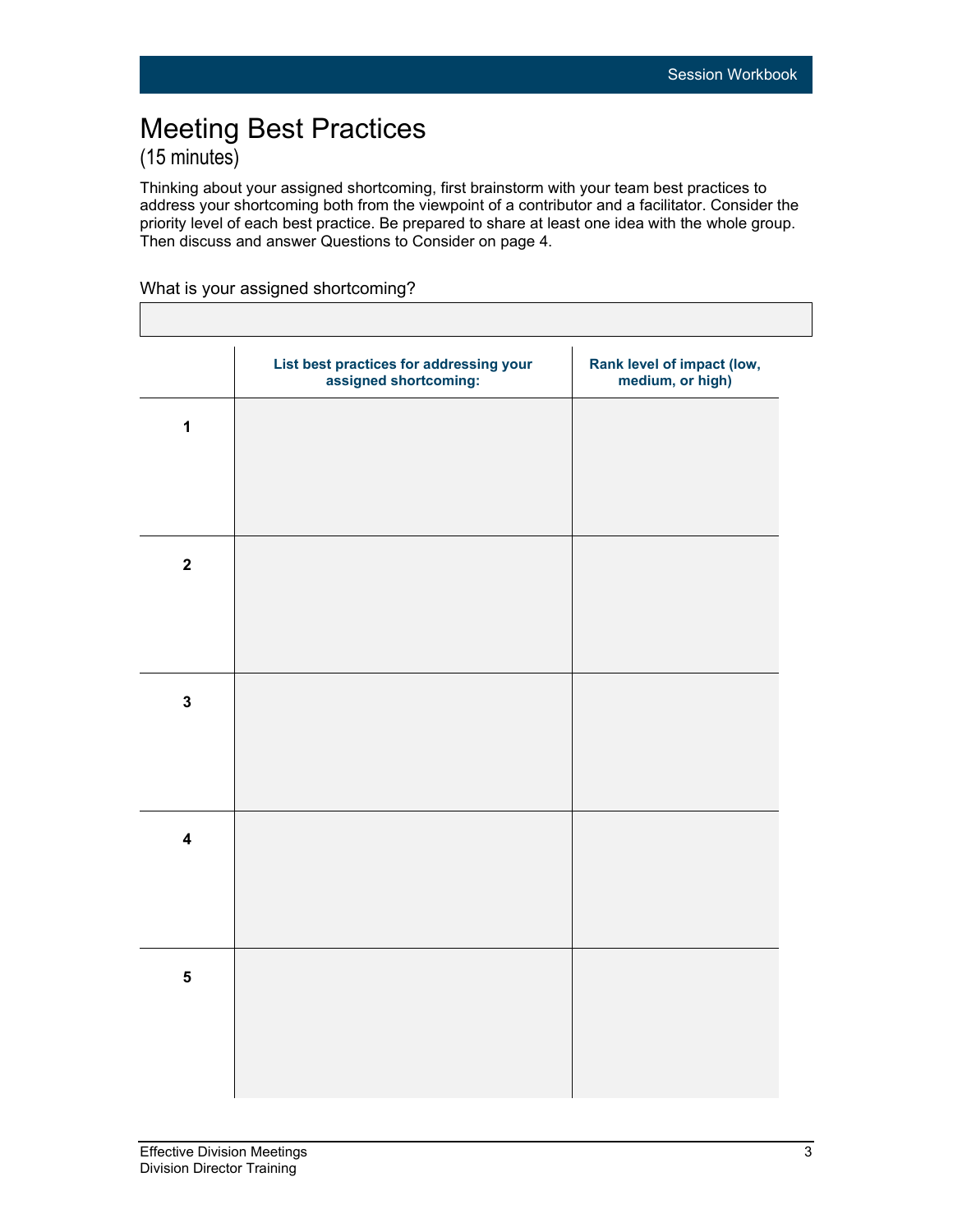## Questions to Consider (12 minutes)

As you think about meeting best practices, discuss and answer the questions below.

What are some things you can think about to help you decide if you need to hold a meeting or if it will be more effective to communicate another way, such as writing an email?

What do you see as the biggest challenge to making your meetings more effective? What might you do to overcome that?

Is there anyone who would benefit from the opportunity to develop their skills either as a contributor or facilitator? What steps can you take to help them become a more effective meeting contributor or facilitator?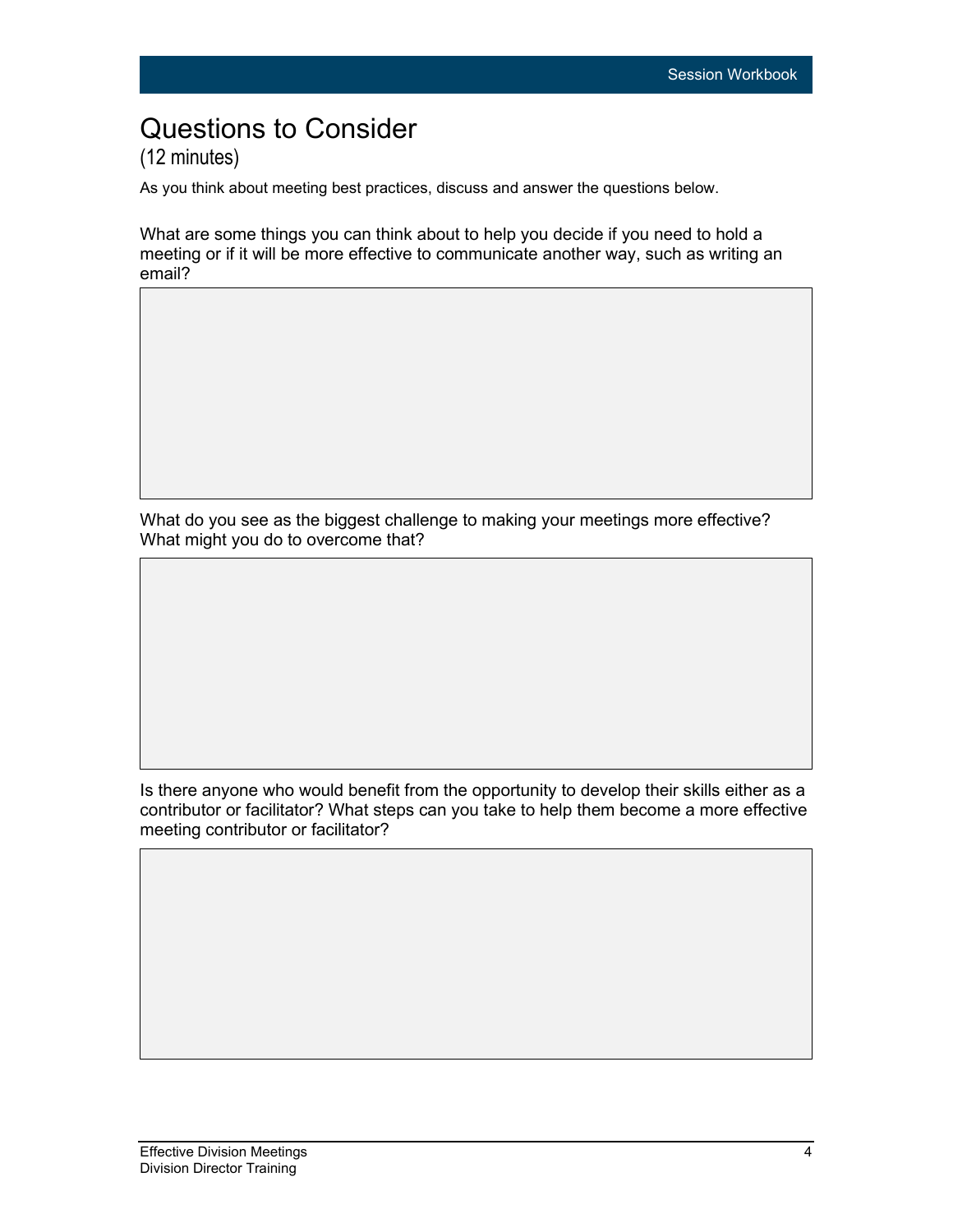## Tools and Resources

[Four Causes of Zoom Fatigue and Their Simple Fixes](https://news.stanford.edu/2021/02/23/four-causes-zoom-fatigue-solutions/) **[How to Combat Zoom Fatigue](https://hbr.org/2020/04/how-to-combat-zoom-fatigue)** 

### Pathways Projects

Manage Online Meetings Manage Projects Successfully Moderate a Panel Discussion Manage Successful Events

### Pathways Paths Innovative Planning Motivational Strategies Team Collaboration

**Effective Division Meetings** 5 Division Director Training